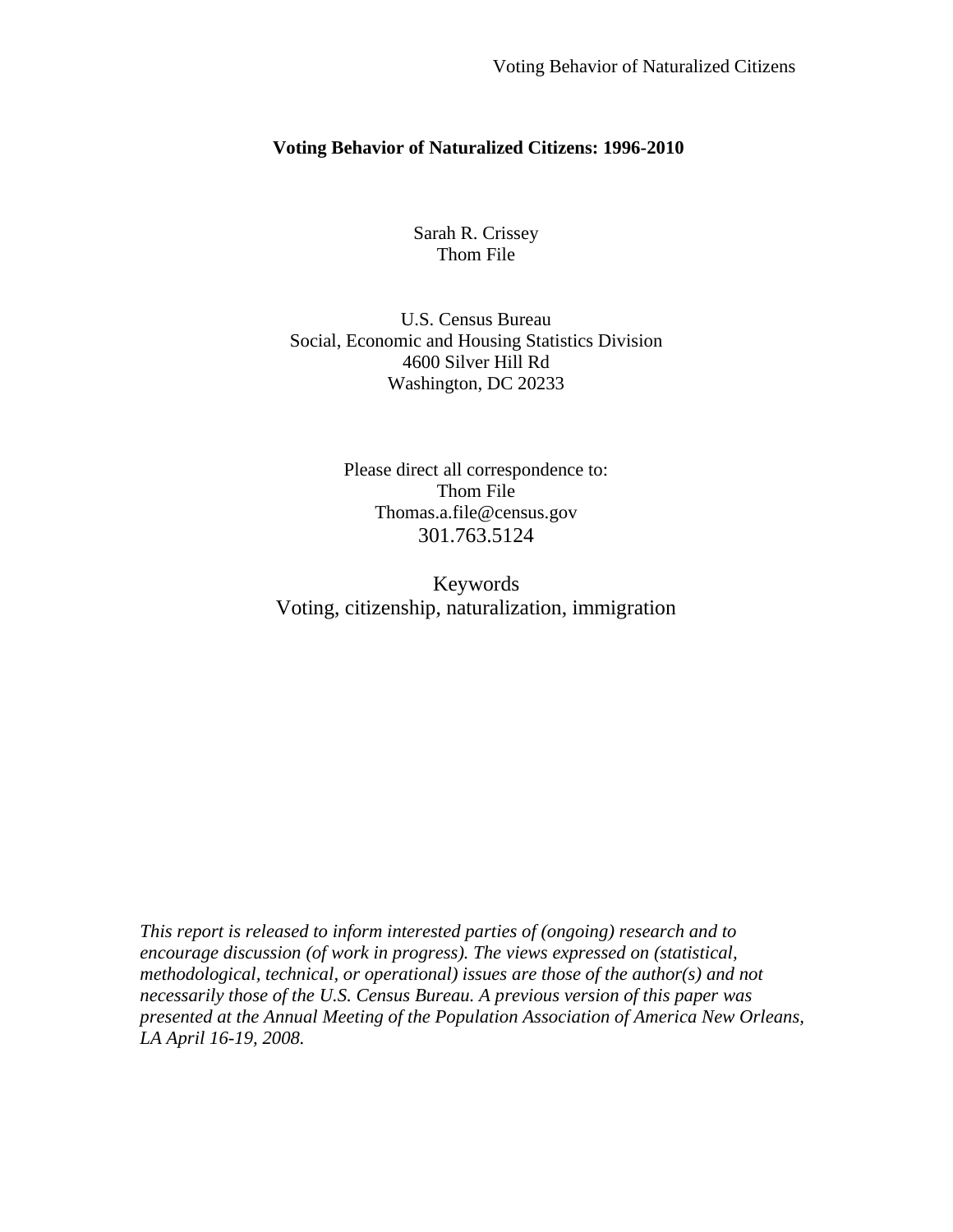#### **Voting Behavior of Naturalized Citizens: 1996-2010**

## ABSTRACT

In 2010, 35.8 million foreign-born adults lived in the United States, including 16.9 million naturalized citizens. Research documents that naturalized citizens are less likely to register and vote than native citizens. Since Bass and Casper's (2001) baseline national estimates from the 1996 Current Population Survey (CPS), the number of naturalized citizens has doubled. Given population changes and the increasing political debate over immigration, we explore how nativity influenced voting behavior from 1996 to 2010. Using the Voting and Registration Supplement to the CPS, which surveys about 80,000 adults every other November, we address whether naturalized citizens continue to be less likely to register and vote, and whether the nativity status effect is consistent across time and in both presidential and congressional elections. Our regression results suggest that, net of social and demographic factors, naturalized citizens are less likely to register and vote than native citizens across all years. We find evidence that the magnitude of the nativity association has increased over the course of the fourteen-year period – particularly for presidential elections. Furthermore, we find tentative evidence that nativity may have a stronger effect on voting behavior in congressional versus presidential elections.

## INTRODUCTION

According the 2010 Current Population Survey, approximately 38.7 million foreign-born persons live in the United States, with 17.5 million naturalized citizens. Naturalized citizens age 18 and over can participate in the political process, but research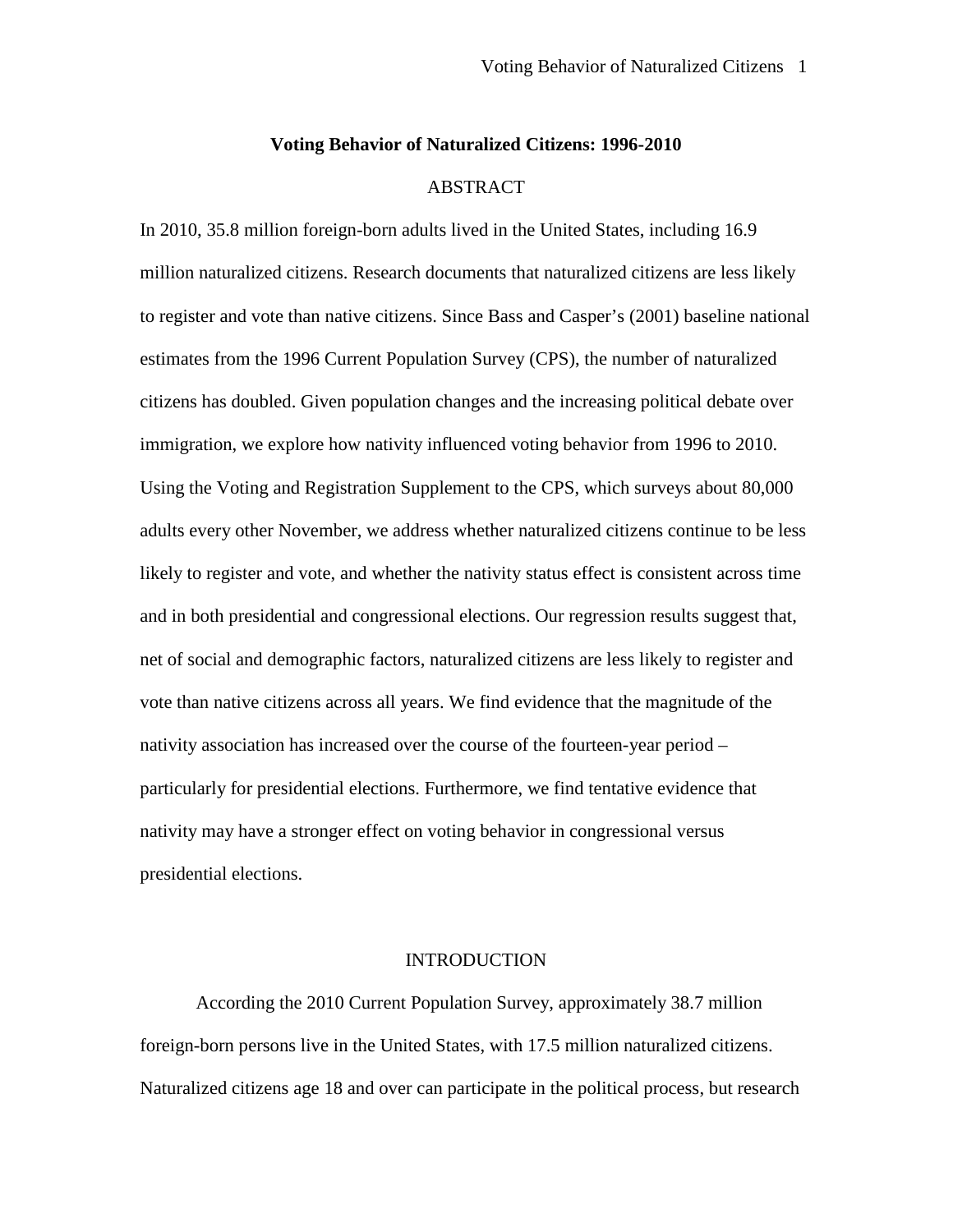suggests that they are less likely to register and vote than native citizens (Bass & Casper 2001; Casper & Bass 1998; Cassel 2002; Cho 1999; Day & Holder 2004; DiSipio, Masouka, & Stout 2006; Garcia 2003; File 2008; File & Crissey 2010; Holder 2006; Hero 1992; Jamieson, Shin, & Day 2002; Manza & Brooks 1999). Explanations for the nativity gap vary, but a broad theoretical framework of political participation suggests that citizens who are connected to and invested in society are more likely to participate in political endeavors such as voting (Brady, Cogan, & Fiorina 2000; Campbell, Gurin, & Miller 1960; Cho 2006; Lazarfeld, Berelson, & Gaudet 1948; Lipset 1980; Putman 2000), while groups such as immigrants – who are potentially less connected and invested – are less likely to participate (Alba & Nee 1997; Cain, Kiewet & Uhlaner 1991; DeSipio 1996). Political scholarship highlights the consistent importance of social predictors of voting behavior, despite year-to-year variability in registration and voting rates (Jackson & Carsey 1999; Manza & Brooks 1999). Researchers cite socioeconomic characteristics, emerging cultural factors, and institutional barriers to participation – such as language differences – as reasons for the nativity gap in voting behaviors (Fraga  $&$  Segura 2006; Jackson & Carsey 1999; Jones-Correa 2005; Manza & Brooks 1999; Miller & Shanks 1996**;** Segura, Barreto, & Woods 2004; Segura, Nicholson, & Pantoja 2007; Xu 2005).

This research builds on the work of Bass and Casper (2001), which assessed naturalized citizens' registration and voting using the [1](#page-0-0)996 Current Population Survey,<sup>1</sup> and found that net of other factors, naturalized citizens were less likely to register and to vote than native citizens. Since the production of these baseline estimates, the U.S. population has added over 5 million new naturalized citizens (Rytina & Saeger 2005), while little scholarly work has been produced to assess the continued impact or size of

<span id="page-2-0"></span> $<sup>1</sup>$  In 1996 naturalization status was first available in the CPS during a presidential election year.</sup>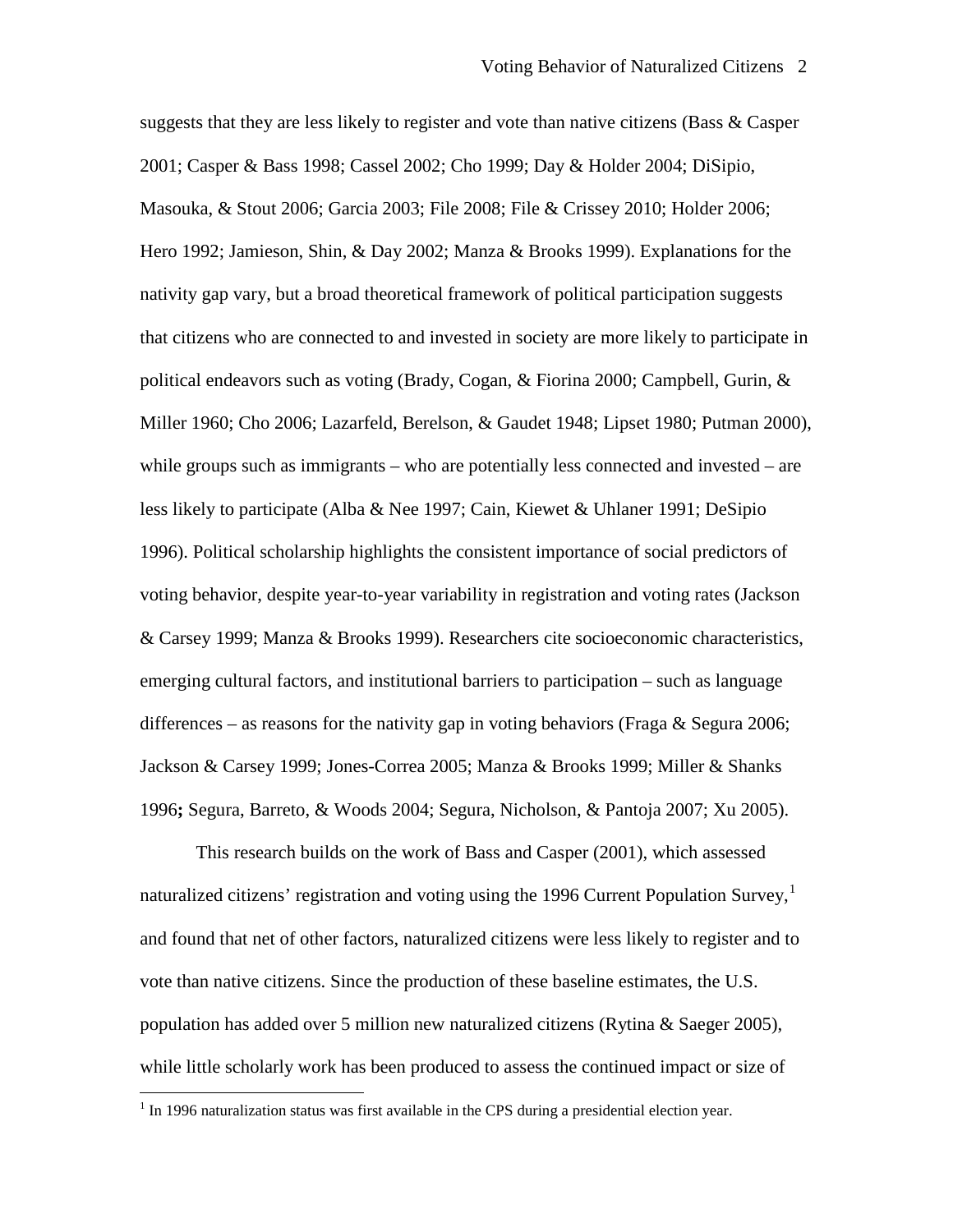the nativity gap. Furthermore, the political debate about immigration has become increasingly heated, as have academic debates regarding whether hot-button ideological issues matter more than social factors in terms of predicting voting behavior. Given these changes in the population, the centrality of the immigration issue, and the continued debate concerning the causal impact of social factors as voting predictors, our research seeks to extend Bass and Casper's (2001) findings through the most recent election data from the CPS.

#### RESEARCH QUESTIONS AND HYPOTHESES

Our analyses address three research questions. First, net of other predictors of voting behavior, are naturalized citizens less likely to register and to vote in elections held in the last decade? Second, has the magnitude of the nativity status effect changed over this time span? Finally, does nativity status have the same effect in different types of elections, namely between presidential and congressional election? We hypothesize that, due to factors such as societal investment and barriers to voting, nativity will influence voting behavior across all years. For our second question, we speculate that as the naturalized citizen population increases and diversifies, the magnitude of the nativity effect will increase across election years. Finally, we hypothesize that nativity status will exert a stronger effect on participation in congressional elections since voter turnout is generally lower than in presidential elections, and is especially low for groups with large naturalized citizen populations (File, 2008; Holder, 2006).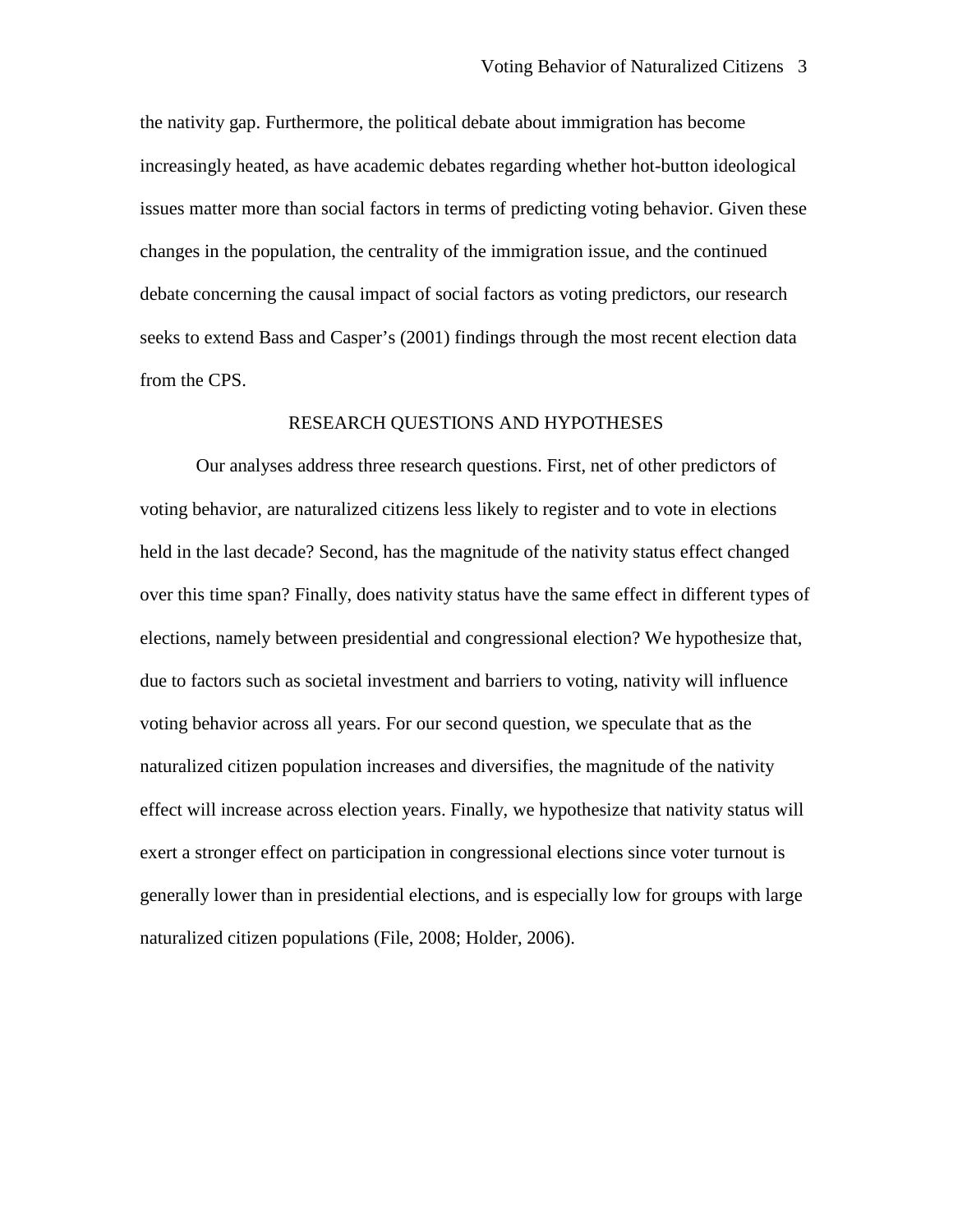# DATA AND METHODS

## Data and Measures

*Data:* To explore these questions, we use data from the Current Population Survey (CPS) – a nationally representative survey of the civilian, non-institutionalized population administered monthly to a sample of approximately 72,000 housing units. Since 1964, the November CPS has included a bi-annual supplement on voting and registration to coincide with national congressional and presidential elections. This includes questions about voting, registration, mode and timing of voting, and reasons for not voting, and is asked of all household members who are U.S. citizens aged 18 and over, although the CPS has only gathered citizenship data in a consistent way since 1994. Our analyses use data from the eight November Voting Supplements collected from 1996 to 2010, with sample sizes ranging from about 77,000 to 89,000 unweighted cases (see Tables [2](#page-2-0) and 3 for sample sizes for each year). $<sup>2</sup>$ </sup>

*Dependent Variables:* We focus on two dependent variables: voter registration and voting. The first question in the supplement refers to voting in the most recent election and asks; "In any election some people are not able to vote because they are sick or busy or have some other reason, and others do not want to vote. Did (you/name) vote in the election held on Tuesday, November (date), (year)?" Respondents who say "no" are then asked the registration question: "(Were you/Was name) registered to vote in the November (day), (year) election?" We constructed a dichotomous variable for each

<span id="page-4-0"></span> $2$  The data in this report are from the 1996, 1998, 2000, 2002, 2004, 2006, 2008, and 2010 Voting supplements to the November Current Population Survey, and the estimates in it are based on responses from a sample of the population and may differ from actual values because of sampling variability or other factors. Further information about the source and accuracy of the estimates is available in Attachment 16 of www.census.gov/apsd/techdoc/cps/cpsnov06.pdf. Full documentation can be found in the complete document.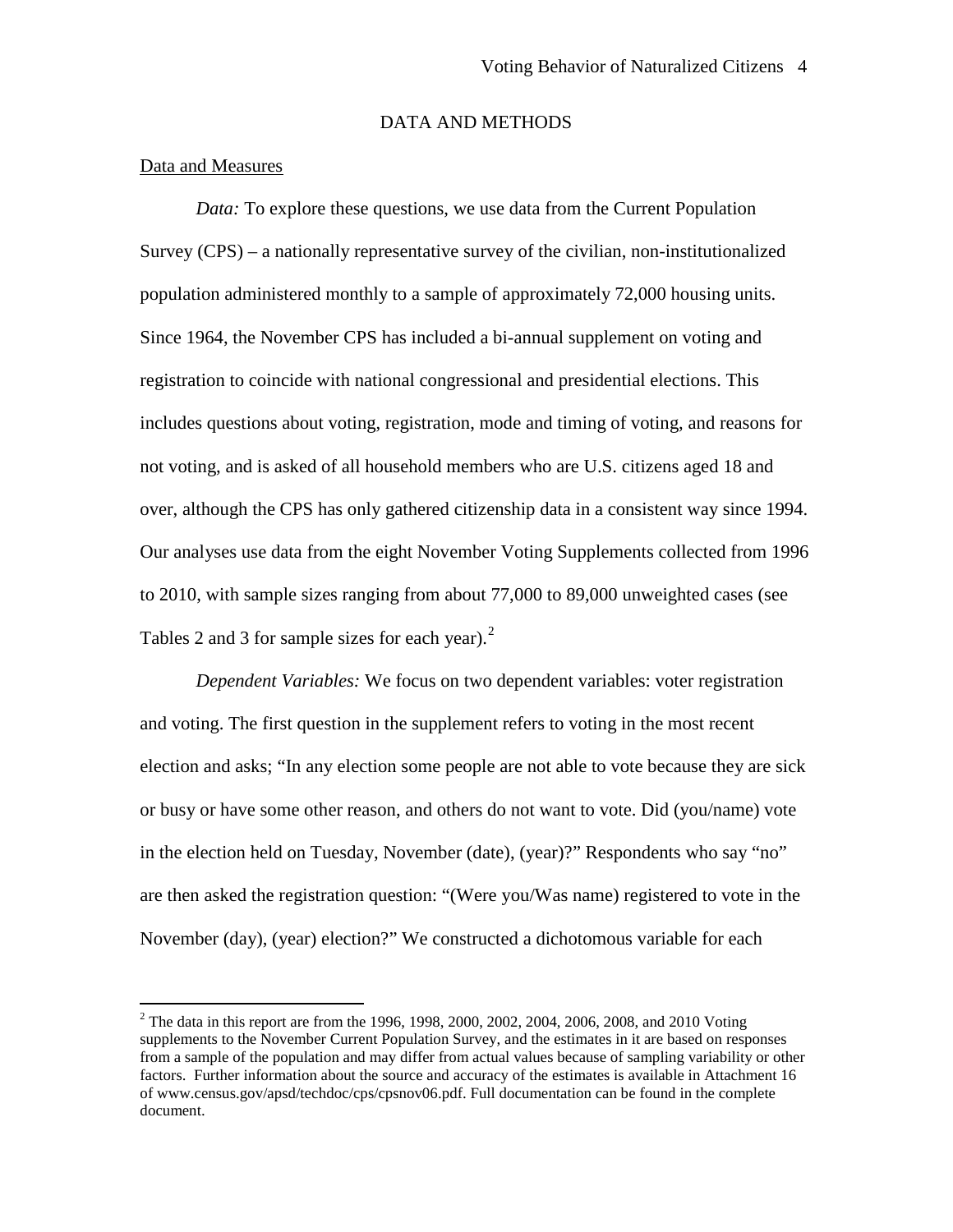outcome (1=yes, 0=no). Respondents who report "yes" for the voting question are coded as "yes" for registering to vote<sup>[3](#page-4-0)</sup>. Table 1 shows the number and percentage of the adult citizen population who registered to vote and voted across each year.

*Independent Variables*: The focal independent variable is nativity status, which we operationalized as a dichotomous variable for whether the respondent was native or was foreign born and became a citizen via naturalization (1=naturalized, 0=native). Table 1 displays the distribution of the native and naturalized citizens for the adult U.S. citizen population across survey years, as well as the distribution across the dependent variables. Apart from the nativity status variable, we also include a series of categorical independent variables long established for being related to voting behavior (Bass  $\&$ Casper 2001). These include sex, race and Hispanic origin, marital status, educational attainment, employment status, occupation type, home ownership, duration of residence, and region of residence.<sup>[4](#page-5-0)</sup> We also include continuous measurements for both age and income (as well as a dichotomous flag identifying imputed income values).

#### Analytical Plan

We estimate multivariate models predicting the effect of nativity status on the two outcomes for each survey year. Due to the complex sampling design of the CPS, a normalized person weight and design-effects are used to adjust estimates and standard errors. Models for individual years address the first research question of whether, net of the control variables, nativity status is statistically significantly associated with the voting behavior outcomes. We address the second research question about variation in this association across time by testing whether the nativity status coefficients vary from each

<span id="page-5-1"></span><sup>&</sup>lt;sup>3</sup> For all voting and registration questions in the CPS, respondents are able to offer proxy responses for other members of their household.

<span id="page-5-0"></span><sup>&</sup>lt;sup>4</sup> See Tables 2 and 3 for omitted categories.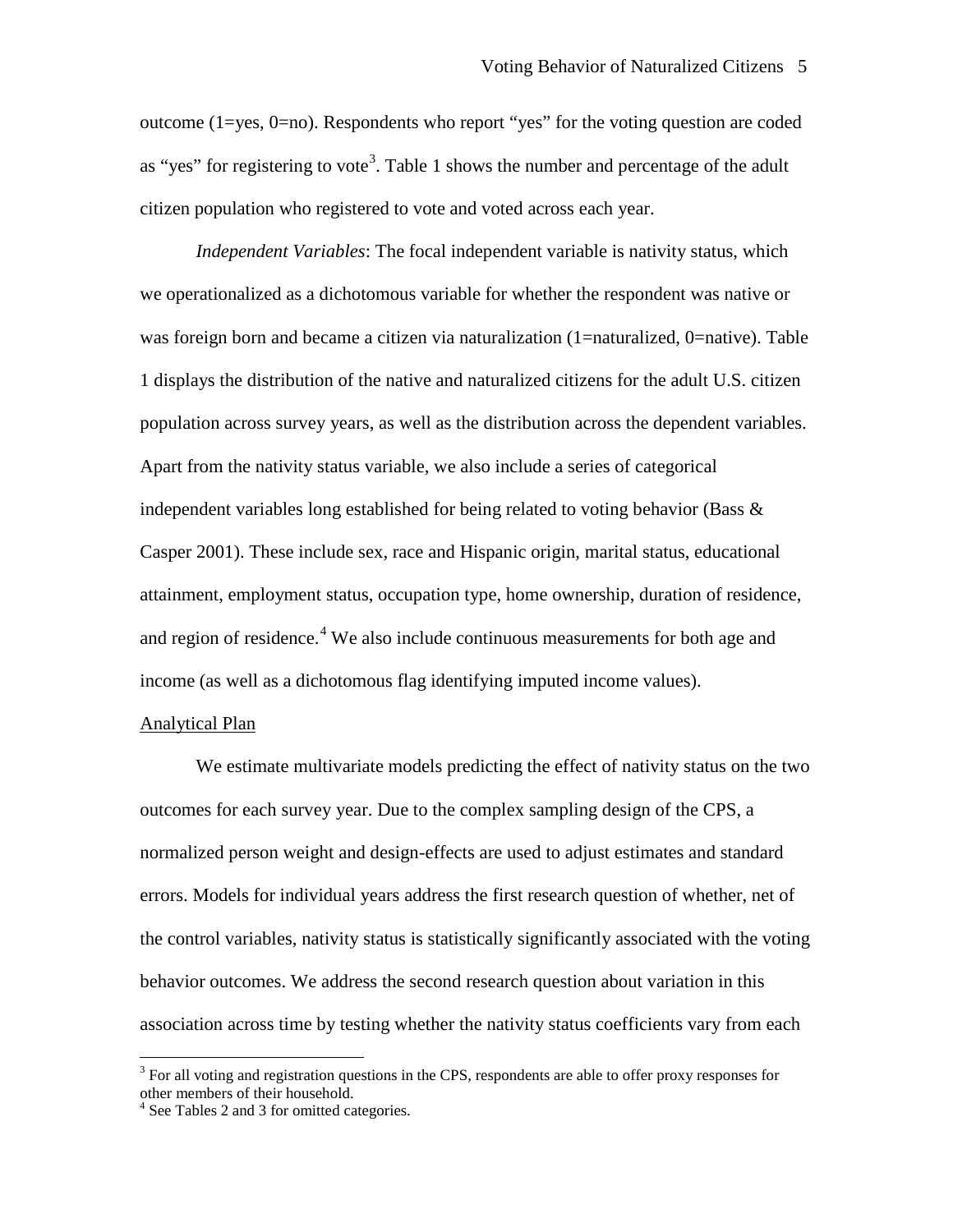other across years within the same type of election. Finally, we address the third research question about the pattern of association between nativity status and voting across type of election, by comparing the results from the presidential elections to congressional election in proximate years.

## RESULTS

The descriptive statistics presented in Table 1 show the size of the total U.S. citizen population age 18 and over, by nativity status and year. Over this 14-year period, the population eligible to vote has increased from 180 million to 211 million as the number of naturalized citizens increased from around 8 million to 17 million<sup>[5](#page-5-1)</sup>. While naturalized citizens comprised a small percentage of the population overall, the proportion of naturalized citizens in the voting population grew over this decade. In 1996, naturalized citizens represented about 5 percent of the adult citizen population. By 2010, this percentage had risen to about 8 percent. In each election year, a larger percentage of native citizens reported registering to vote and voting compared to naturalized citizens. For instance, in the most recent election of 2010, 66 percent of native citizens registered to vote, compared to 54 percent of naturalized citizens. In the same year, 46 percent of native citizens reported voting versus 37 percent of naturalized citizens. Naturalized citizens have also been growing as part of the voting population. They were four-percent of those who voted in 1998 and 7 percent in 2010.

The difference between turnout rates between natives and naturalized citizens expanded from 6 percent in 1996 to 12 points in 2006, before receding to 9 points in

<span id="page-6-0"></span> $<sup>5</sup>$  The estimates in this paper are based on responses from a sample of the population. As with all surveys,</sup> estimates may vary from the actual values because of sampling variation or other factors. All comparisons made in this paper have undergone statistical testing and are significant at the 95-percent confidence level unless otherwise noted.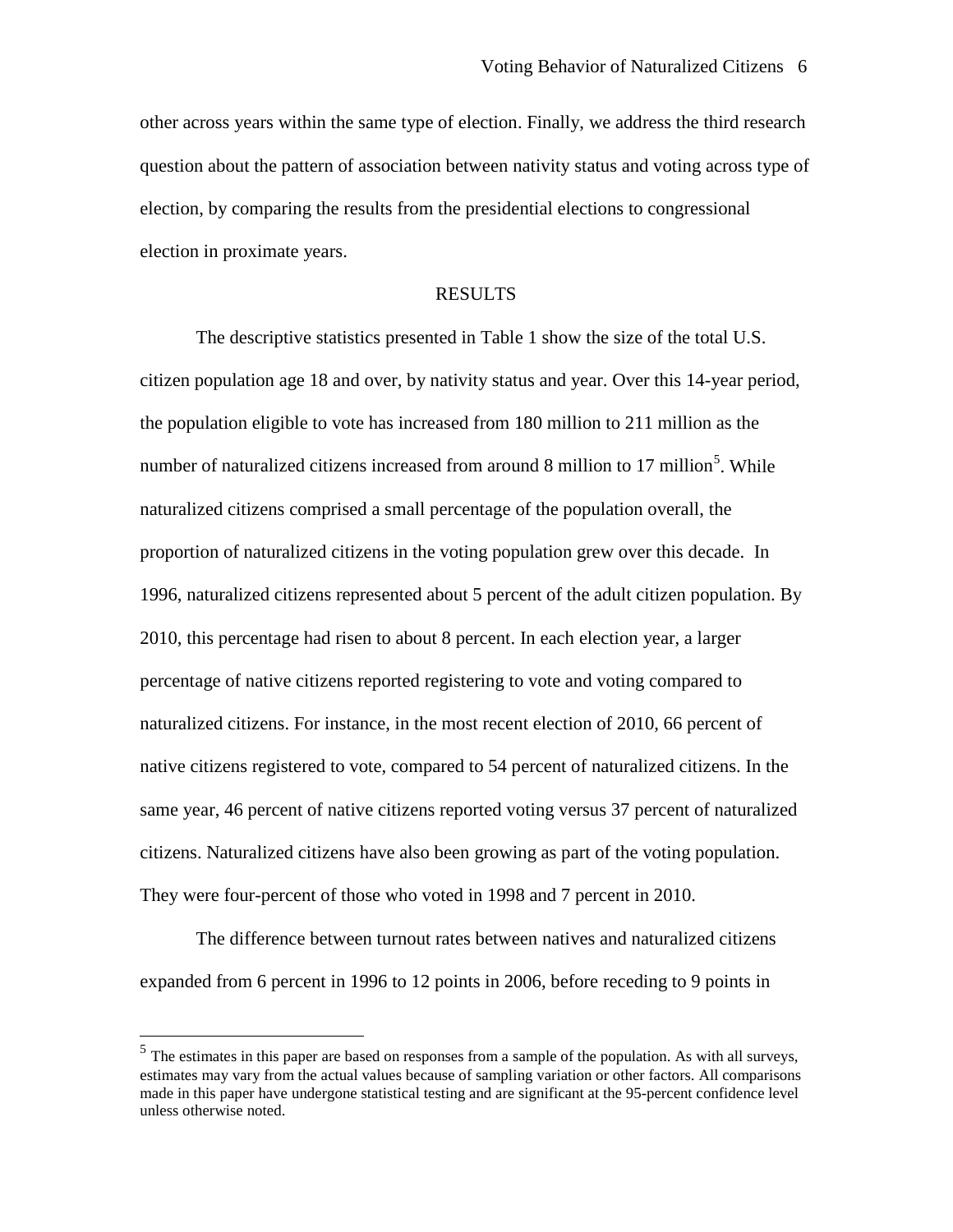2010. In sum, although naturalized citizens have grown as a part of the overall population and eligible electorate, they have not kept pace with the rest of the nation in terms of turnout.

Table 2 displays results from logistic regression analyses predicting voter registration across survey year.<sup>[6](#page-6-0)</sup> In each year, naturalized citizens are less likely to vote than native citizens. For instance, in 1996 the odds that a naturalized citizen registered to vote were 36 percent less than the odds that a native citizen registered. In 2010, naturalized citizens were about half as likely to vote as native citizens. Table 3 displays these same analyses predicting reported voting. Similar to the findings for registration, net of control variables, naturalized citizens were less likely to vote across all years relative to native citizens. In 1996, naturalized citizens were about 25 percent less likely to vote than native citizens. In 2010, the odds that a naturalized citizen voted were only 59 percent of the odds that a native citizen voted.

Tables 4 and 5 display results of the statistical tests used to compare logistic regression coefficients across years. In these tables, cells marked with an asterisk indicate a statistical difference between the coefficients at the 95-percent confidence level. Our second research question asks about differences in the nativity effect over time and by election year. We address this question by comparing the magnitude of the naturalized citizen coefficient across years, but only within the same election type. The solid shaded cells in Tables 4 and 5 represent comparisons of presidential years, while the striped cells represent congressional years.

For registration models (Table 4), the magnitude (in terms of absolute values) of

<sup>&</sup>lt;sup>6</sup> Results are displayed as odds ratios, with values above 1 indicating higher odds of registering to vote compared to the reference group and values below 1 indicting lower odds. An asterisk indicates that the odds ratio is statistically different from 1 at the 95-percent confidence level.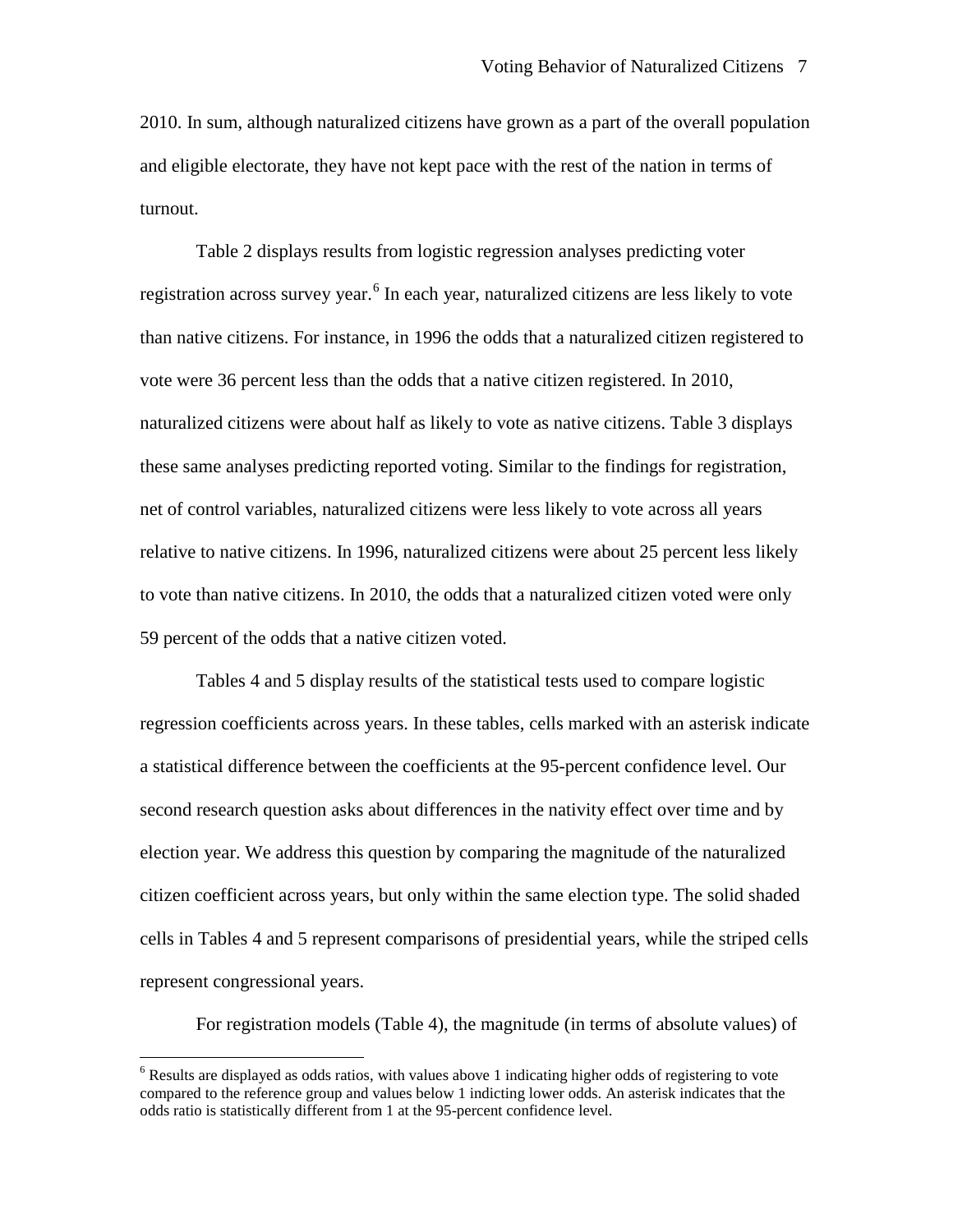the 1996 presidential year coefficient was statistically smaller than only one other presidential year, 2008. This represented the only statistically significant difference in registration across presidential years. While there was a nominal increase in the magnitude of the coefficients across congressional elections, none of these differences reached statistical significance.

For voting models (Table 5), there were only two statistically significant differences between presidential years (1996 compared to 2008 and 2000 compared to 2008, respectively). For congressional years, meanwhile, there was only one statistically significant difference (between 1998 and 2006). For presidential elections, these results suggest that although there is not a strong voting or registration pattern emerging from one single election to another, over time there has been a cumulative increase in the magnitude of the citizenship status effect. This increased magnitude applies to both registration and voting, as significant differences occur between the earliest and most recent presidential elections on both outcomes. At the congressional level, evidence of this effect increase is not present for registration but does exist for voting.

The final research question addresses variation in the nativity effect by election type. In Tables 4 and 5, this research question is addressed in the top diagonal line of boxes (outlined in bold), by comparing across election type within proximate years. In the voter registration coefficients presented in Table 4, two comparisons in the diagonal are statistically different: 1996-1998 and 2004-2006. In these pairings, the absolute value of the congressional year coefficient is larger than the presidential year. This suggests that in these two comparisons, the effect of nativity on voter registration was stronger in congressional elections than presidential elections. The pattern of stronger effects in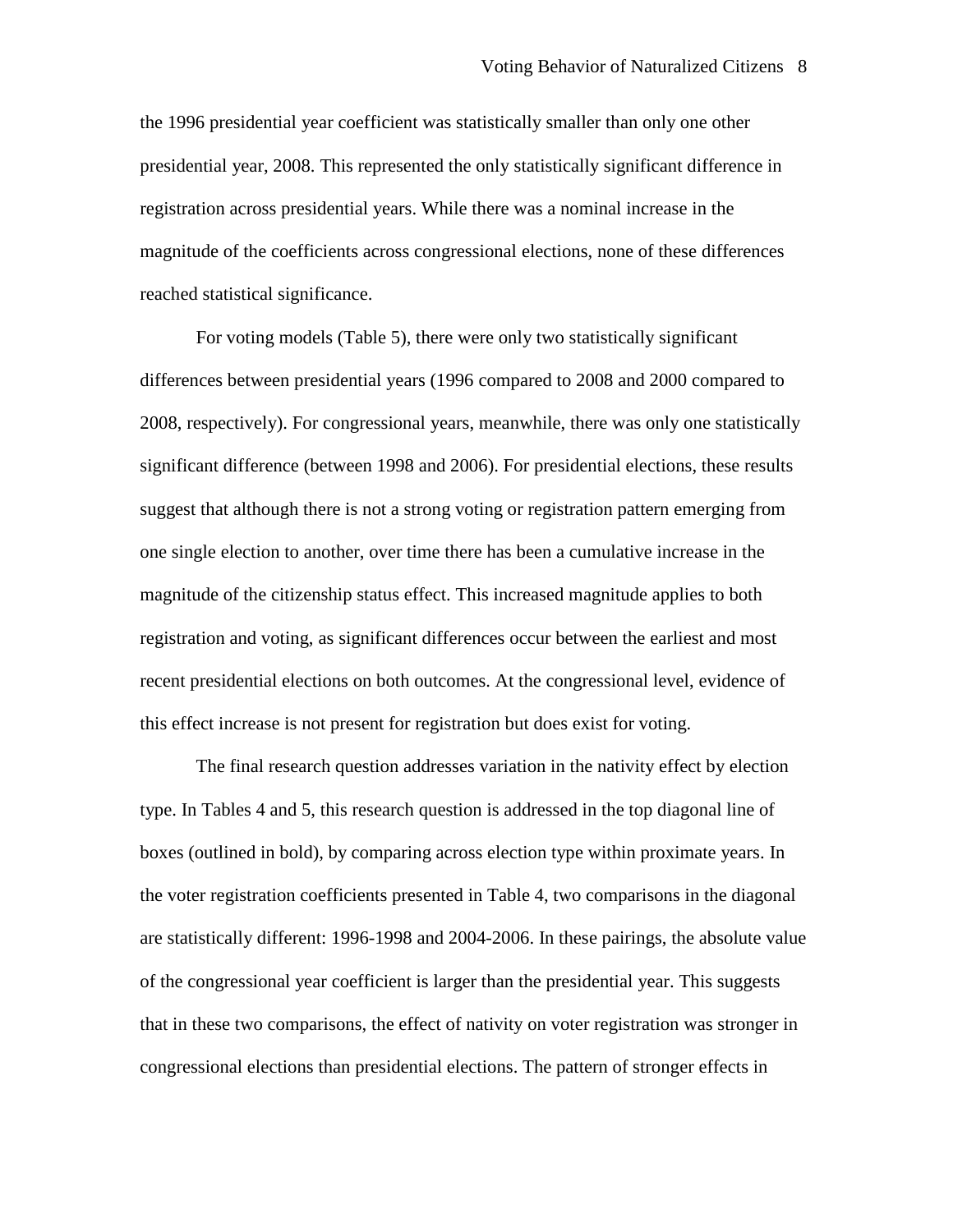congressional years was present in two comparisons in the models predicting voting (Table 5):  $2000 - 2002$  and  $2004 - 2006$ . This suggests that the effect of nativity is generally stronger in congressional compared to presidential elections, although the effect was not consistently statistically significant.

## **CONCLUSIONS**

These results provide support for our first hypothesis that naturalized citizens are less likely to register and to vote compared to native citizens. This suggests that Bass and Casper's (2001) findings for nativity status and voting behaviors were not isolated to the 1996 election and that the effect of nativity status remains a relevant predictor of voting behavior across all elections since then. In the most recent election (2010), we found that naturalized citizens are about half as likely to register to vote, and about 40 percent less likely to vote compared to native citizens.

We also find support for our second hypothesis about the increasing importance of nativity over time. For presidential elections, in particular, there has been an overall increase in the magnitude of the nativity status effect for both voting and registration. Although a similar increase did not occur for congressional election registration, the same overall magnitude increase exists for congressional level voting. At a minimum, this suggests that the effect of nativity has increased for voting in both types of elections since 1996.

For our third hypothesis, we found tentative evidence of differences across election type. The magnitude of the nativity effect was at least as strong, if not more so, in congressional versus presidential years. However, established election research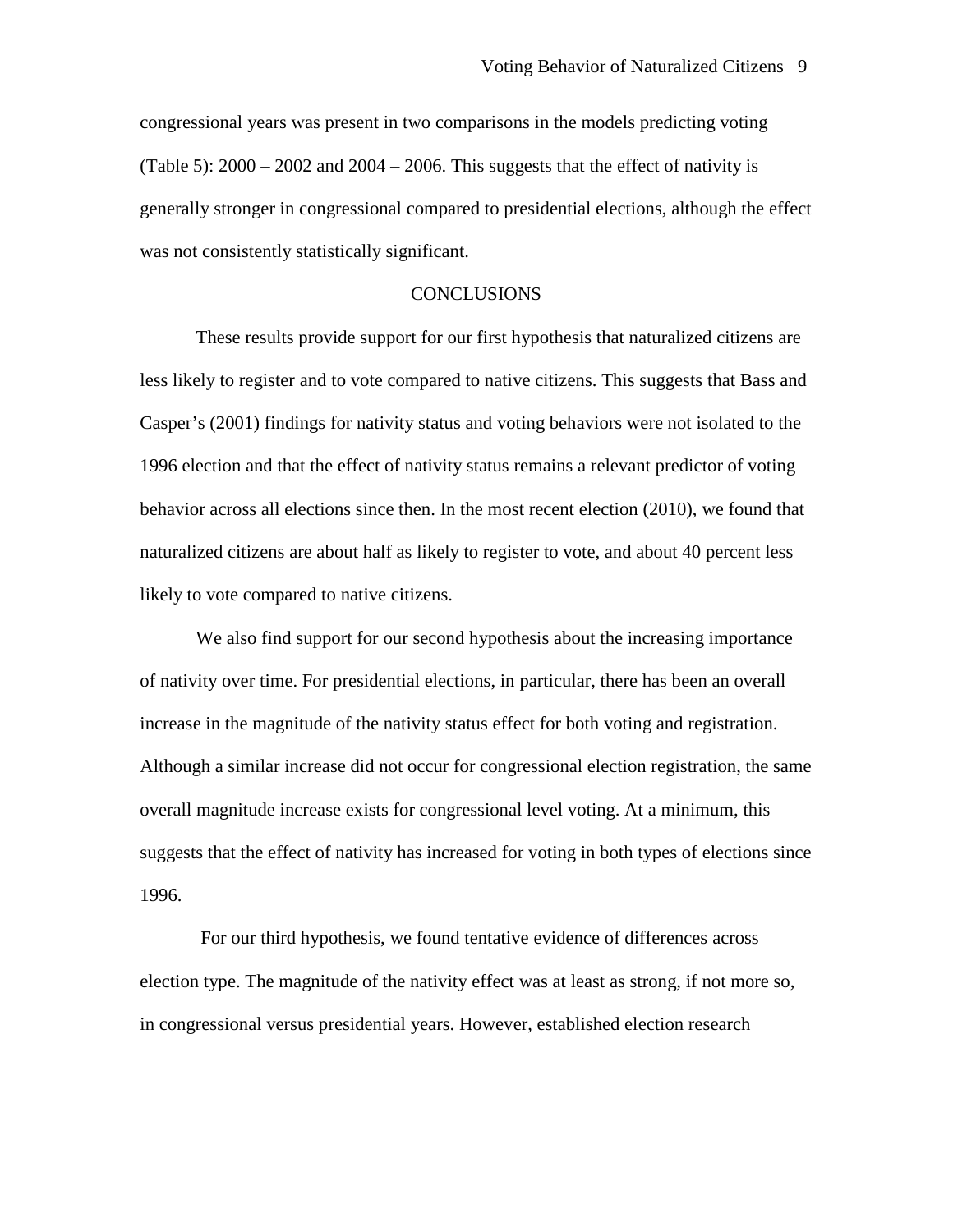suggests that congressional and presidential elections are not directly comparable, so these results should be interpreted with extreme caution.

Taken together, this research suggests that nativity status is an important determinant of voting behavior. Despite growth in the foreign-born population and the increased attention paid to immigration in American politics, naturalized citizens are not capitalizing on their rights as citizens to participate in the electoral process. In fact, they were less likely to do so in the most recent election than a decade ago. This finding correlates strongly with the recent literature that identifies social factors as consistently relevant predictors of electoral behavior.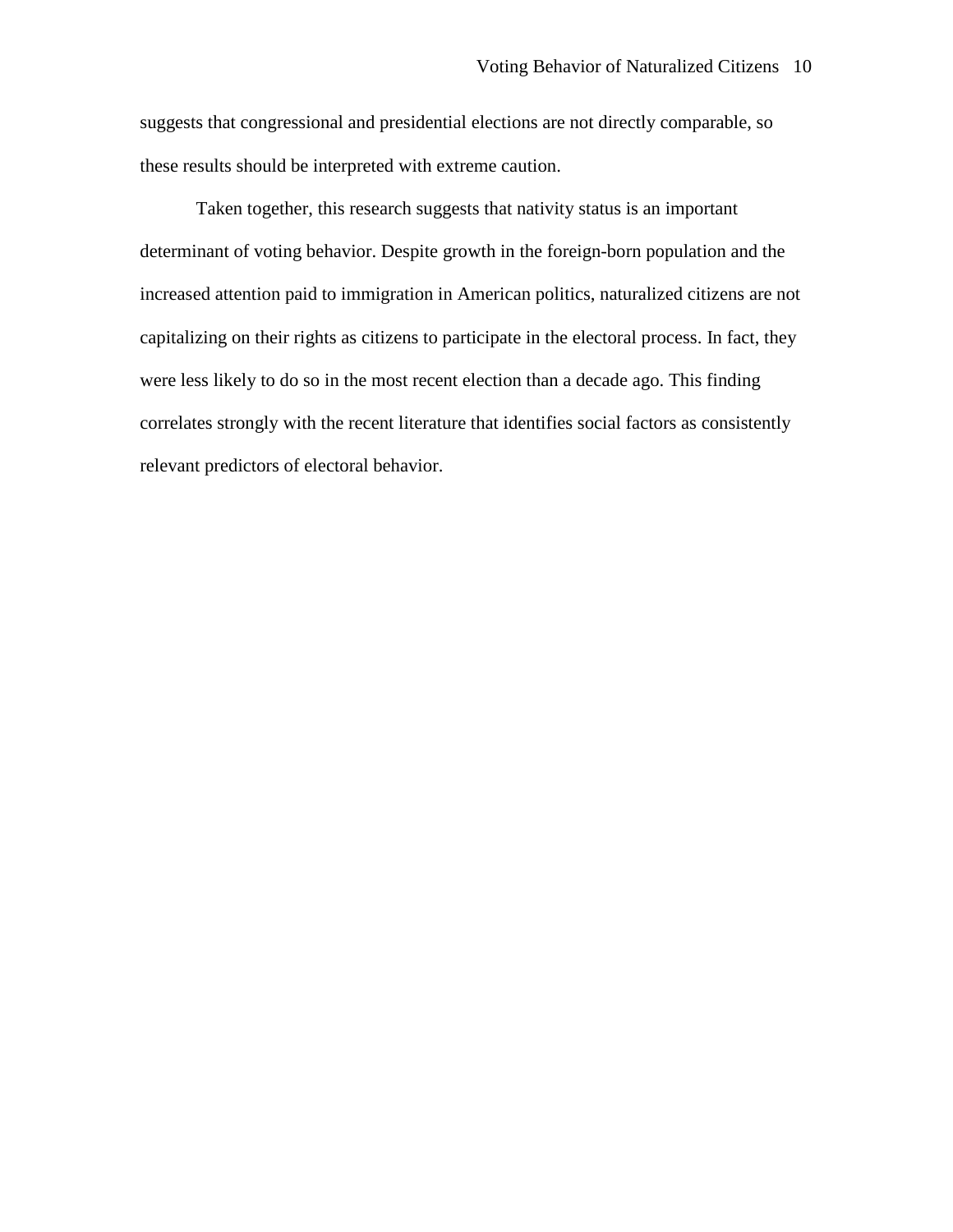### **REFERENCES**

- Alba, R. D. & Nee, V. (1997). Rethinking assimilation theory for a new era of immigration. *International Migration Review*, 31, 826-74.
- Bass, L. E. & Casper, L. M. (2001). Difference in the registration and voting between native-born and naturalized Americans. *Population Research and Policy Review*, 20, 483-511.
- Brady, D. W., Cogan, J. F. & Fiorina, M. P. (2000). *Continuity and change in house elections.* Stanford CA: Stanford University Press.
- Cain, B. E., Kiewet, R., & Uhlaner, C.J. (1991). The Acquisition of Partisanship Among Latinos and Asian Americans. *American Journal of Political Science,* 35 (2), 390- 422.
- Campbell, A., Gurin, G. & Miller, W. E. (1960). *The American voter*. New York: Wiley.
- Casper, L. M. and Bass, L. E. (1998). V*oting and registration in the election of November 1996* (P20-504). Washington, DC: U.S. Bureau of the Census.
- Cassel, C. A. (2002). Hispanic turnouts: Estimates from validated voting data. *Political Research Quarterly*, 55, 391-408.
- Cho, W.K. (1999). Naturalization, Socialization, Participation: Immigrants and (Non-) Voting. *The Journal of Politics,* 61 (4), 1140-1155.
- Cho, W.K. (2006). Residential Concentration, Political Socialization, and Voter Turnout. *The Journal of Politics,* 68 (1), 156-167.
- Day, J. & Holder, K. (2004). *Voting and registration in the election of November 2002.*  (P20-552). Washington, DC: U.S. Bureau of the Census.
- DeSipio, L. (1996). Making citizens or good citizens? Naturalization as a predictor of organizational and electoral behavior among Latino immigrants. *Hispanic Journal of Behavioral Sciences,* 18(2), 194-213.
- File, T. A. (2008). *Voting and registration in the election of November 2006.* (P20-557). Washington, DC: U.S. Bureau of the Census.
- File, T. A. and Crissey, S. R. (2010). *Voting and registration in the election of November 2008.* (P20-562). Washington, DC: U.S. Bureau of the Census.
- Fraga, L. R. & Segura, G. (2006). Culture clash? Contesting notions of American identity and the effects of Latin American immigration. *Perspectives on Politics*, 4(2), 279-287.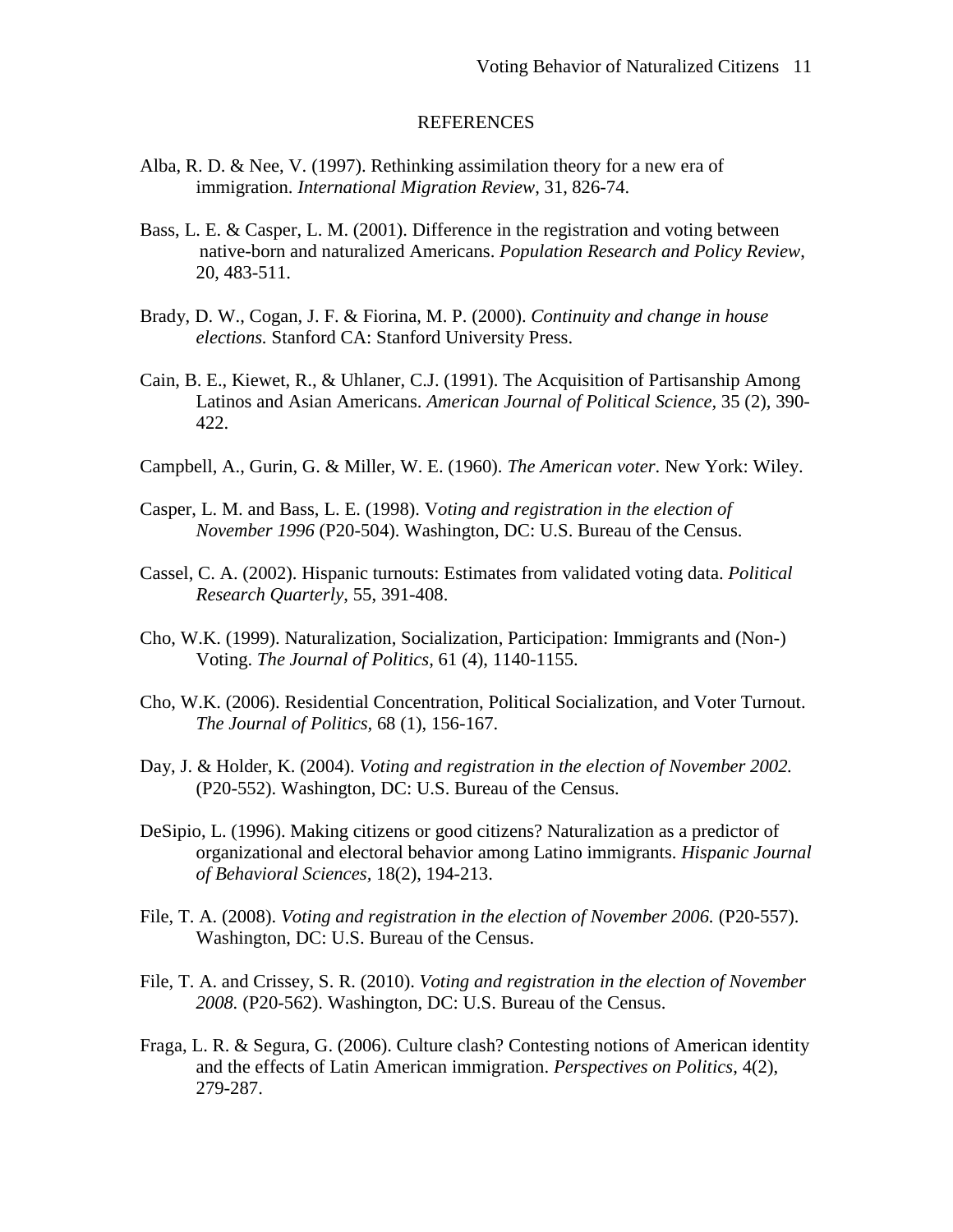- Garcia, J. A. (2003). *Latino politics in America: Community, culture, and interests.*  Lanham, MD: Rowman and Littlefield, Inc.
- Hero, R. (1992). *Latinos and the U.S. political system: Two-tiered pluralism*. Philadelphia: Temple University Press.
- Holder, K. (2006). *Voting and registration in the election of November 2004.* (P20- 556). Washington, DC: U.S. Bureau of the Census.
- Jackson, R. A. and Carsey, T. M. (1999). Group components of U.S. presidential voting across the states. *Political Behavior*, 21 (2), 123-151.
- Jacobson, G. C. (1990). *The electoral origins of divided government: Competition in U.S. house elections, 1946-1988*. Boulder, CO: Westview Press.
- Jamieson, A., Shin, H. B., & Day, J. (2002). *Voting and registration in the election of November 2000.* (P20-542). Washington, DC: U.S. Bureau of the Census.
- Jones-Correa, M. (2005). Language provisions under the Voting Rights Act: How effective are they? *Social Science Quarterly,* 86, 549-564.
- Lazarfeld, P. F., Berelson, B. R. & Gaudet, H. (1948). *The people's choice*. New York: Columbia University Press.
- Lipset, S. M. 1980 [1960]. *Political man*. Baltimore: Johns Hopkins University Press.
- Manza, J. & Brooks, C. (1999). *Social cleavages and political change*. New York: Oxford University Press.
- Miller, W. E. & Shanks, J. M. (1996). *The new American voter.* Cambridge, MA: Harvard University Press.
- Putman, R.D. (2000). *Bowling Alone: The Collapse and Revival of American Community.*  New York: Simon and Schuster.
- Rytina, N. F. & Saeger, C. (2005). *Naturalizations in the United States: 2004.* Washington, DC: U.S. Department of Homeland Security, Office of Immigration Statistics.
- Segura, G., Barreto, M. & Woods, N. D. (2004). The mobilizing effect of majorityminority districts on Latino turnout. *American Political Science Review*, 98, 65- 76.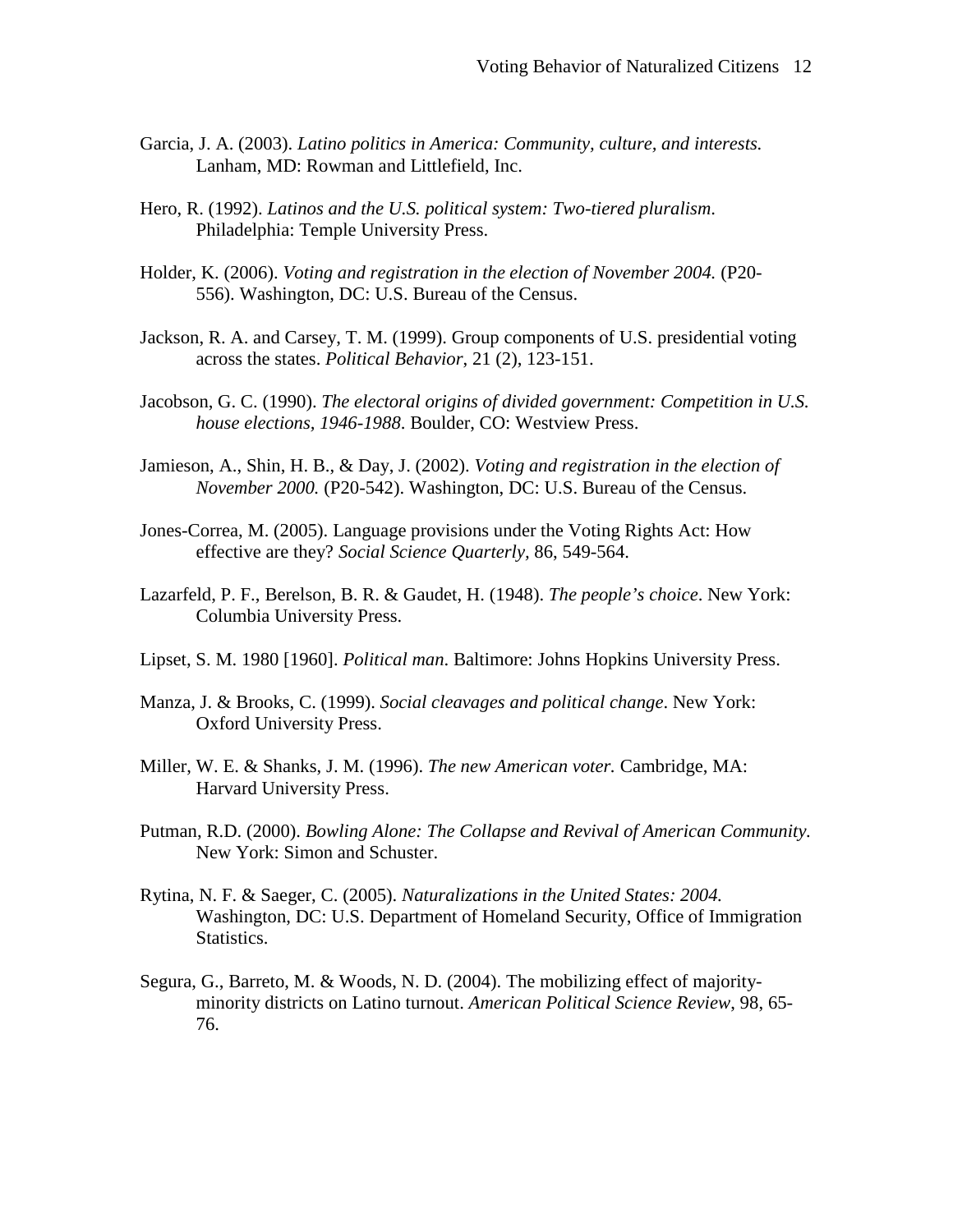- Segura, G., Nicholson, S. P. & Pantoja, A. D. (2006). Explaining the Latino vote: Issue voting among Latinos in the 2000 presidential election. *Political Research Quarterly*, 59, 259-271.
- Xu, J. (2005). Why do minorities participate less? The effects of immigration, education, and electoral process on Asian American voter registration and turnout. *Social Science Research,* 34, 682-702.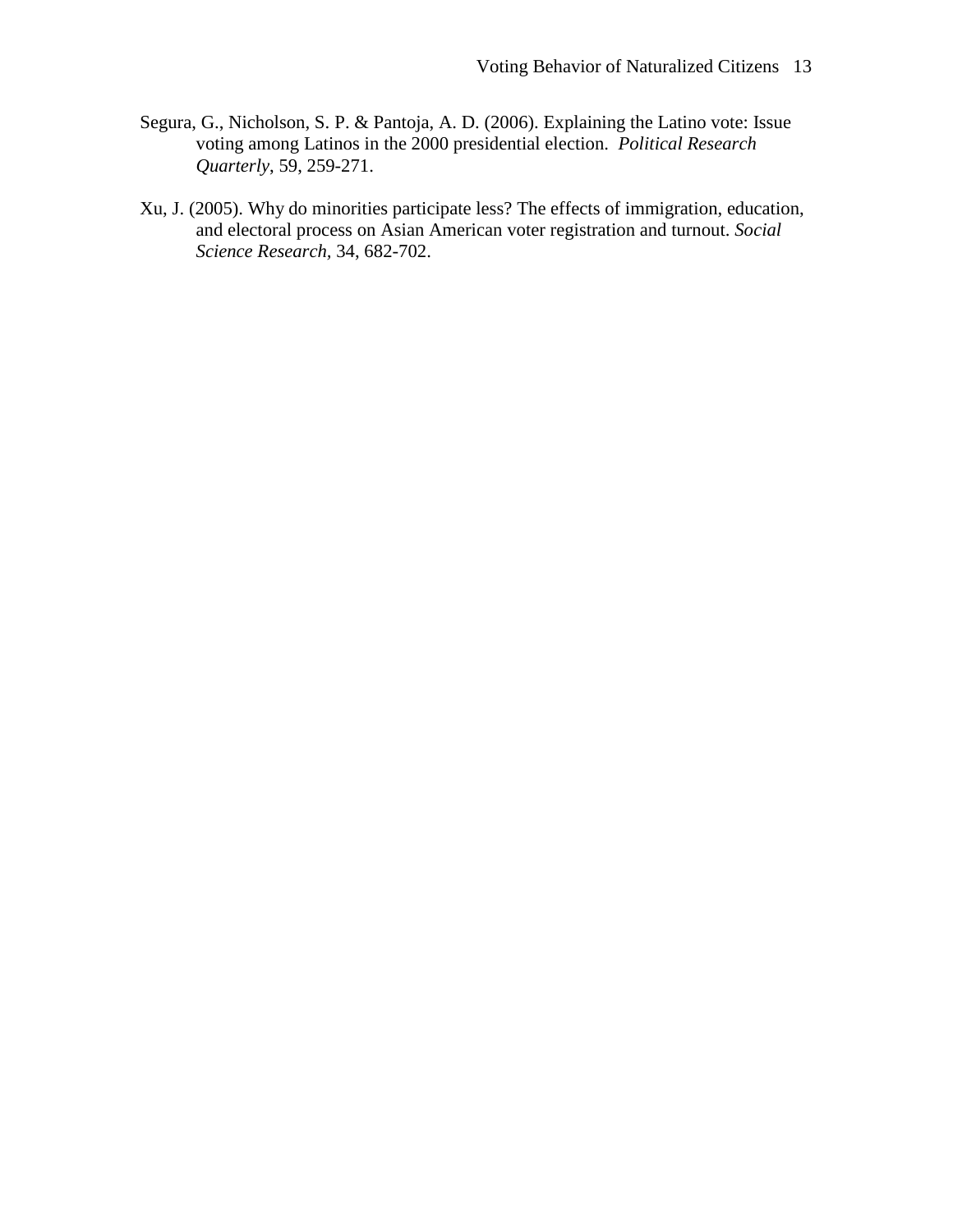# **Table 1. Voter Registration and Voting, by Nativity Status and Year**

(Numbers in Thousands)

|      |         | U.S. Citizen Population 18+ |         |             |         | Registered |             | Voting  |         |             |
|------|---------|-----------------------------|---------|-------------|---------|------------|-------------|---------|---------|-------------|
| Year |         | Total                       | Native  | Naturalized | Total   | Native     | Naturalized | Total   | Native  | Naturalized |
| 1996 | Number  | 179,936                     | 171,713 | 8,223       | 127,611 | 122,431    | 5,180       | 105,017 | 100,623 | 4,334       |
|      | Percent |                             | 95.4    | 4.6         | 70.9    | 71.3       | 63.0        | 58.4    | 58.6    | 52.7        |
| 1998 | Number  | 183,451                     | 173,862 | 9,588       | 123,104 | 117,847    | 5,257       | 83,098  | 79,453  | 3,645       |
|      | Percent |                             | 94.8    | 5.2         | 67.1    | 67.8       | 54.8        | 45.3    | 45.7    | 38.0        |
| 2000 | Number  | 186,366                     | 175,679 | 10,687      | 129,549 | 123,337    | 6,212       | 110,826 | 105,420 | 5,406       |
|      | Percent |                             | 94.3    | 5.7         | 69.5    | 70.2       | 58.1        | 59.5    | 60.0    | 50.6        |
| 2002 | Number  | 192,656                     | 180,473 | 12,183      | 128,154 | 121,526    | 6,628       | 88,903  | 84,490  | 4,413       |
|      | Percent |                             | 93.7    | 6.3         | 66.5    | 67.3       | 54.4        | 46.1    | 46.8    | 36.2        |
| 2004 | Number  | 197,005                     | 183,880 | 13,125      | 142,070 | 134,039    | 8,030       | 125,736 | 118,693 | 7,042       |
|      | Percent |                             | 93.3    | 6.7         | 72.1    | 72.9       | 61.2        | 63.8    | 64.5    | 53.7        |
| 2006 | Number  | 201,073                     | 187,132 | 13,941      | 135,847 | 128,282    | 7,565       | 96,119  | 91,010  | 5,109       |
|      | Percent |                             | 93.1    | 6.9         | 67.6    | 68.6       | 54.3        | 47.8    | 48.6    | 36.6        |
| 2008 | Number  | 206,072                     | 190,683 | 15,390      | 146,311 | 137,001    | 9,310       | 131,144 | 122,839 | 8,305       |
|      | Percent |                             | 92.5    | 7.5         | 71.0    | 71.8       | 60.5        | 63.6    | 64.4    | 54.0        |
| 2010 | Number  | 210,800                     | 193,897 | 16,903      | 137,263 | 128,098    | 9,165       | 95,987  | 89,740  | 6,247       |
|      | Percent |                             | 92.0    | 8.0         | 65.1    | 66.1       | 54.2        | 45.5    | 46.3    | 37.0        |

Source: U.S. Census Bureau, Current Population Survey, November Voting Supplements: 1996-2010.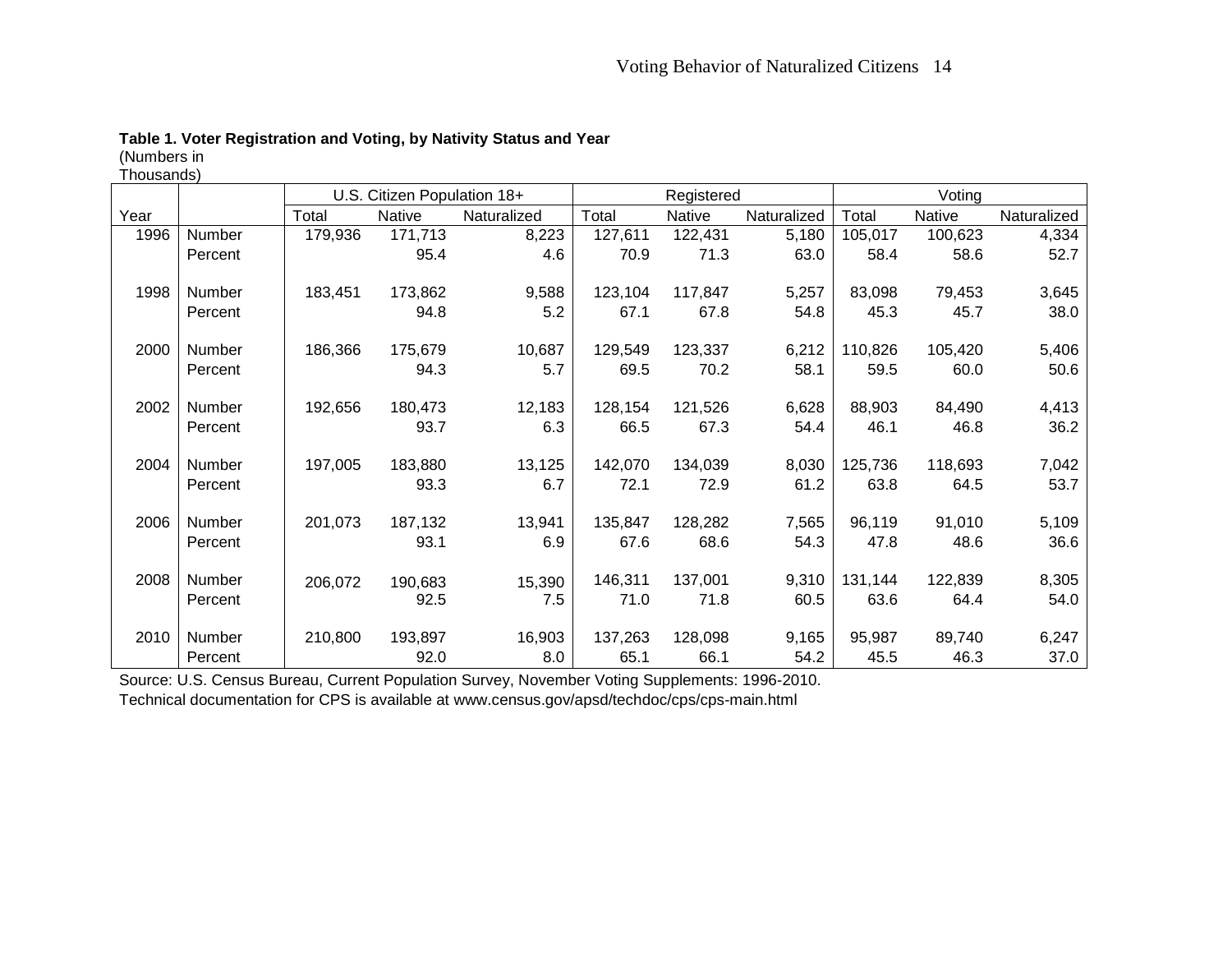|  |  |  | Table 2: Odds Ratios from Logistic Regressions Predicting Reported Voter Registration, by Year |
|--|--|--|------------------------------------------------------------------------------------------------|
|--|--|--|------------------------------------------------------------------------------------------------|

|                                                 | 1996                    | 1998                    | 2000                    | 2002                    | 2004                    | 2006                 | 2008                    | 2010                       |
|-------------------------------------------------|-------------------------|-------------------------|-------------------------|-------------------------|-------------------------|----------------------|-------------------------|----------------------------|
| <b>Nativity status</b>                          |                         |                         |                         |                         |                         |                      |                         |                            |
| Native born                                     | <b>REF</b>              | <b>REF</b>              | <b>REF</b>              | <b>REF</b>              | <b>REF</b>              | <b>REF</b>           | <b>REF</b>              | <b>REF</b>                 |
| Naturalized                                     | $^{\star\star}$<br>0.64 | $^{\star\star}$<br>0.53 | $\star\star$<br>0.56    | $^{\star\star}$<br>0.50 | 0.56<br>$^{\star\star}$ | $\star\star$<br>0.48 | 0.50<br>$^{\star\star}$ | $\star\star$<br>0.46       |
| Sex                                             |                         |                         |                         |                         |                         |                      |                         |                            |
| Female                                          | $^{\star\star}$<br>1.22 | $^{\star\star}$<br>1.19 | $^{\star\star}$<br>1.23 | $^{\star\star}$<br>1.23 | $^{\star\star}$<br>1.26 | $***$<br>1.22        | $***$<br>1.38           | $^{\star\star}$<br>1.21    |
| Age                                             | $\star\star$<br>1.03    | $\star\star$<br>1.03    | 1.03<br>$***$           | $^{\star\star}$<br>1.03 | 1.03<br>$^{\star\star}$ | $***$<br>1.03        | $^{\star\star}$<br>1.03 | 1.03<br>$***$              |
| Race                                            |                         |                         |                         |                         |                         |                      |                         |                            |
| White, non-Hispanic                             | <b>REF</b>              | <b>REF</b>              | <b>REF</b>              | <b>REF</b>              | <b>REF</b>              | <b>REF</b>           | <b>REF</b>              | <b>REF</b>                 |
| Black, non-Hispanic                             | $\star\star$<br>1.50    | $\star\star$<br>1.49    | $\star\star$<br>1.65    | $^{\star\star}$<br>1.46 | $\star\star$<br>1.77    | $***$<br>1.42        | $\star\star$<br>2.17    | $\star\star$<br>1.79       |
| Hispanic                                        | 0.98                    | 1.00                    | $***$<br>0.87           | $^{\star\star}$<br>0.89 | $^{\star\star}$<br>0.81 | $***$<br>0.86        | $***$<br>0.90           | $***$<br>0.84              |
| Other, non-Hispanic                             | $\star\star$<br>0.64    | $\star\star$<br>0.61    | $\star\star$<br>0.59    | $^{\star\star}$<br>0.66 | $^{\star\star}$<br>0.55 | $***$<br>0.67        | $^{\star\star}$<br>0.66 | $\star\star$<br>0.66       |
| <b>Martial status</b>                           |                         |                         |                         |                         |                         |                      |                         |                            |
| Never married                                   | <b>REF</b>              | <b>REF</b>              | <b>REF</b>              | <b>REF</b>              | <b>REF</b>              | <b>REF</b>           | <b>REF</b>              | <b>REF</b>                 |
| Married                                         | $\star\star$<br>1.20    | $\star\star$<br>1.43    | $\star\star$<br>1.41    | $^{\star\star}$<br>1.42 | $***$<br>1.19           | $***$<br>1.28        | $***$<br>1.24           | $***$<br>1.47              |
| Widowed, divorced, separated                    | $^{\star\star}$<br>0.87 | 0.99                    | $^{\star\star}$<br>0.86 | 0.88<br>$^{\star\star}$ | $^{\star\star}$<br>0.84 | $\star\star$<br>0.83 | 0.86<br>$***$           | 0.97                       |
| <b>Education</b>                                |                         |                         |                         |                         |                         |                      |                         |                            |
| High school or less                             | <b>REF</b>              | <b>REF</b>              | <b>REF</b>              | <b>REF</b>              | <b>REF</b>              | <b>REF</b>           | <b>REF</b>              | <b>REF</b><br>$\star\star$ |
| Some college or more                            | $^{\star\star}$<br>2.92 | $^{\star\star}$<br>2.61 | $^{\star\star}$<br>2.86 | $\star\star$<br>2.69    | 3.00<br>$^{\star\star}$ | $\star\star$<br>2.65 | $^{\star\star}$<br>3.17 | 2.83                       |
| <b>Employment status</b>                        | $^{\star\star}$         | $\star\star$            | $***$                   | $^{\star\star}$         | $***$                   | $^{\star\star}$      | $^{\star\star}$         | $***$                      |
| Employed                                        | 1.18                    | 1.25                    | 1.19                    | 1.30                    | 1.26                    | 1.32                 | 1.29                    | 1.44                       |
| Not employed                                    | $\pmb{+}$<br>1.12       | $\star\star$<br>1.23    | $\star$<br>0.86         | $^{\star\star}$<br>1.20 | 1.09                    | 1.06                 | 1.08                    | $^{\star\star}$<br>1.37    |
| Not in labor force                              | <b>REF</b>              | <b>REF</b>              | <b>REF</b>              | <b>REF</b>              | <b>REF</b>              | <b>REF</b>           | <b>REF</b>              | <b>REF</b>                 |
| Occupation                                      |                         |                         |                         |                         |                         |                      |                         |                            |
| Professional                                    | $***$<br>1.51           | $\star\star$<br>1.36    | $\star\star$<br>1.60    | $\star\star$<br>1.46    | $^{\star\star}$<br>1.49 | $\star\star$<br>1.48 | $\star\star$<br>1.56    | $^{\star\star}$<br>1.44    |
| Other                                           | <b>REF</b>              | <b>REF</b>              | <b>REF</b>              | <b>REF</b>              | <b>REF</b>              | <b>REF</b>           | <b>REF</b>              | <b>REF</b>                 |
| Income                                          | $\star\,\star$<br>1.12  | $\star\star$<br>1.09    | $^{\star\star}$<br>1.11 | 1.08<br>$^{\star\star}$ | 1.12<br>$^{\star\star}$ | $***$<br>1.09        | $***$<br>1.14           | 1.09<br>$***$              |
| <b>Missing income</b>                           | 0.94                    | $\star\star$<br>0.86    | $\star\star$<br>0.90    | $\star\star$<br>0.92    | $\star$<br>0.92         | $\star\star$<br>0.88 | $^{\star\star}$<br>0.88 | $\star\star$<br>0.92       |
| Tenure                                          |                         |                         |                         |                         |                         |                      |                         |                            |
| Owns                                            | $\star\,\star$<br>1.31  | $\star\star$<br>1.36    | $\star\star$<br>1.24    | $^{\star\star}$<br>1.29 | $\star\star$<br>1.32    | $\star\star$<br>1.30 | $\star\star$<br>1.20    | $\star\star$<br>1.29       |
| Rents                                           | <b>REF</b>              | <b>REF</b>              | <b>REF</b>              | <b>REF</b>              | <b>REF</b>              | <b>REF</b>           | <b>REF</b>              | <b>REF</b>                 |
| Length of time at address                       |                         |                         |                         |                         |                         |                      |                         |                            |
| Less than 1 year                                | <b>REF</b>              | <b>REF</b>              | <b>REF</b>              | <b>REF</b>              | <b>REF</b>              | <b>REF</b>           | <b>REF</b>              | <b>REF</b>                 |
| 1 to 4 years                                    | $***$<br>1.30           | $\star\star$<br>1.49    | $\star\star$<br>1.32    | $^{\star\star}$<br>1.45 | 1.28<br>$^{\star\star}$ | $***$<br>1.54        | $^{\star\star}$<br>1.18 | 1.47<br>$***$              |
| 5 or more years                                 | $\star\,\star$<br>1.96  | $***$<br>2.31           | $^{\star\star}$<br>1.85 | 2.19<br>$^{\star\star}$ | 1.73<br>$^{\star\star}$ | $***$<br>2.31        | $***$<br>1.68           | $***$<br>2.16              |
| Region of residence                             |                         |                         |                         |                         |                         |                      |                         |                            |
| South                                           | <b>REF</b>              | <b>REF</b>              | <b>REF</b>              | <b>REF</b>              | <b>REF</b>              | <b>REF</b>           | <b>REF</b>              | <b>REF</b>                 |
| Northeast                                       | 0.99                    | 1.00                    | 1.02                    | 0.97                    | $\pm$<br>1.06           | $***$<br>0.91        | 0.99                    | 0.96                       |
| Midwest                                         | $***$<br>1.20           | 1.12<br>$\star\star$    | $\star\star$<br>1.14    | 1.13<br>$^{\star\star}$ | 1.31<br>$^{\star\star}$ | $***$<br>1.18        | 1.20<br>$***$           | 1.15<br>$^{\star\star}$    |
| West                                            | $\star$<br>1.08         | 0.97                    | $\star$<br>0.92         | 0.85<br>$^{\star\star}$ | 1.08                    | 0.83<br>$***$        | $***$<br>0.94           | 1.04                       |
|                                                 |                         |                         |                         |                         |                         |                      |                         |                            |
| N                                               | 78,195                  | 77,263                  | 88,341                  | 88,724                  | 86,310                  | 83,236               | 80,229                  | 79,249                     |
| Adjustment for design effect                    | 1.44                    | 1.65                    | 1.66                    | 1.73                    | 1.66                    | 1.61                 | 1.61                    | 1.58                       |
| Notes: ** $p < .01$ , * $p < .05$ , * $p < .10$ |                         |                         |                         |                         |                         |                      |                         |                            |

Source: U.S. Census Bureau, Current Population Survey, November Voting Supplements: 1996-2010.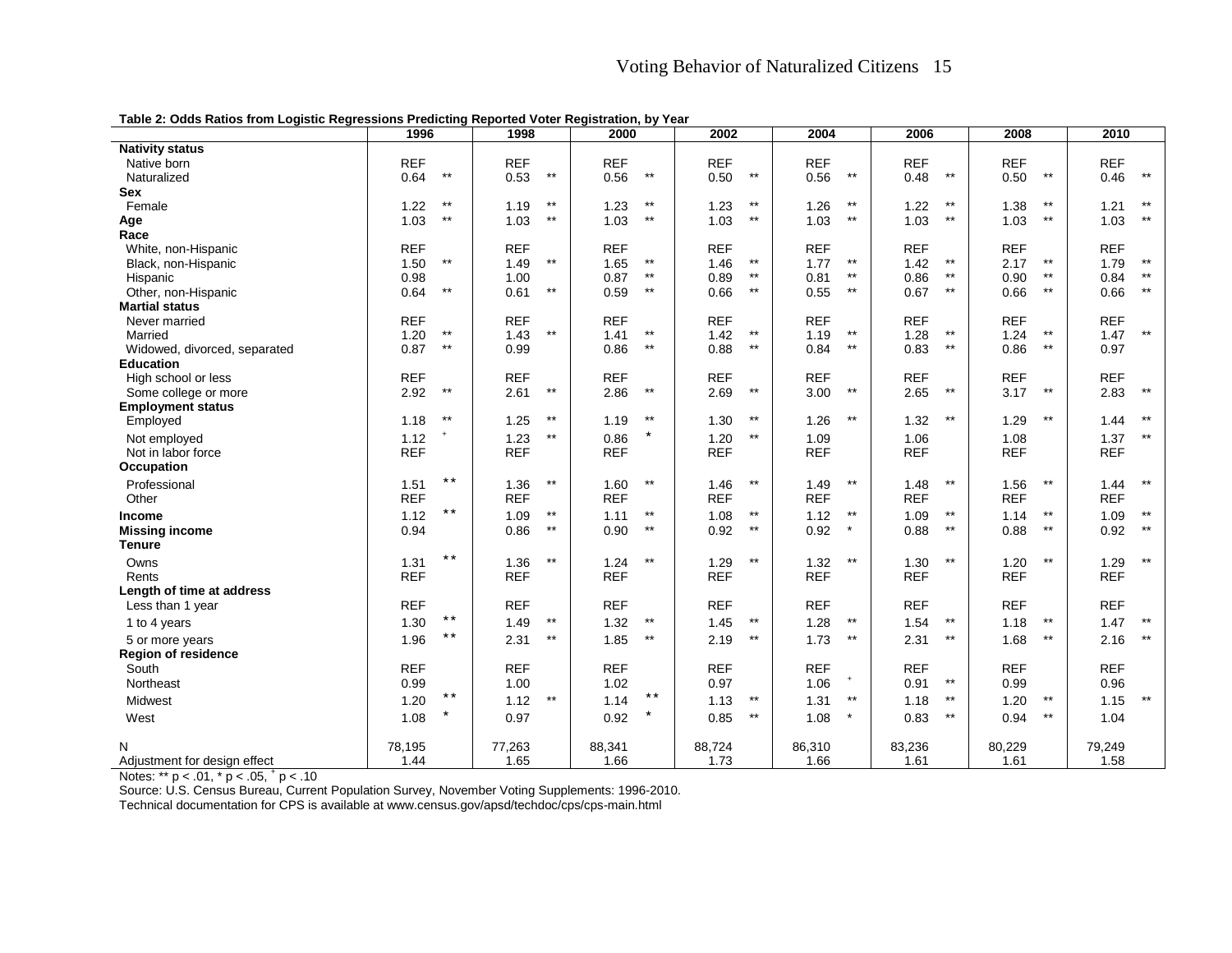**Table 3: Odds Ratios from Logistic Regressions Predicting Reported Voting, by Year**

|                              | 1996                    | 1998                    | 2000                    | 2002                    | 2004                    | 2006                    | 2008                    | 2010                    |
|------------------------------|-------------------------|-------------------------|-------------------------|-------------------------|-------------------------|-------------------------|-------------------------|-------------------------|
| <b>Nativity status</b>       |                         |                         |                         |                         |                         |                         |                         |                         |
| Native born                  | <b>REF</b>              | <b>REF</b>              | <b>REF</b>              | <b>REF</b>              | <b>REF</b>              | <b>REF</b>              | <b>REF</b>              | <b>REF</b>              |
| Naturalized                  | $\star\star$<br>0.74    | $\star\star$<br>0.69    | $^{\star\star}$<br>0.71 | $^{\star\star}$<br>0.62 | $\star\star$<br>0.66    | $^{\star\star}$<br>0.58 | $^{\star\star}$<br>0.61 | $\star\star$<br>0.59    |
| Sex                          |                         |                         |                         |                         |                         |                         |                         |                         |
| Female                       | $***$<br>1.21           | $***$<br>1.07           | $\star\star$<br>1.20    | $***$<br>1.07           | $\star\star$<br>1.27    | $***$<br>1.10           | $***$<br>1.36           | $\star$<br>1.05         |
| Age                          | $***$<br>1.03           | $\star\star$<br>1.04    | $***$<br>1.03           | $***$<br>1.04           | $^{\star\star}$<br>1.03 | $***$<br>1.04           | $***$<br>1.03           | $\star\star$<br>1.04    |
| Race                         |                         |                         |                         |                         |                         |                         |                         |                         |
| White, non-Hispanic          | <b>REF</b>              | <b>REF</b>              | <b>REF</b>              | <b>REF</b>              | <b>REF</b>              | <b>REF</b>              | <b>REF</b>              | <b>REF</b>              |
| Black, non-Hispanic          | $^{\star\star}$<br>1.54 | $***$<br>1.65           | $\star\star$<br>1.66    | $^{\star\star}$<br>1.60 | $\star\star$<br>1.74    | $\star\star$<br>1.48    | $^{\star\star}$<br>2.59 | $^{\star\star}$<br>1.91 |
| Hispanic                     | 0.92                    | 0.92                    | $\star\star$<br>0.82    | $\star\star$<br>0.83    | $\star\star$<br>0.75    | $***$<br>0.79           | $^{\star\star}$<br>0.83 | $***$<br>0.82           |
| Other, non-Hispanic          | $\star\star$<br>0.61    | $\star\star$<br>0.60    | $^{\star\star}$<br>0.56 | $\star\star$<br>0.63    | $\star\star$<br>0.53    | $***$<br>0.64           | $^{\star\star}$<br>0.60 | $\star\star$<br>0.64    |
| <b>Martial status</b>        |                         |                         |                         |                         |                         |                         |                         |                         |
| Never married                | <b>REF</b>              | <b>REF</b>              | <b>REF</b>              | <b>REF</b>              | <b>REF</b>              | <b>REF</b>              | <b>REF</b>              | <b>REF</b>              |
| Married                      | $^{\star\star}$<br>1.21 | $***$<br>1.30           | $^{\star\star}$<br>1.40 | $^{\star\star}$<br>1.31 | $^{\star\star}$<br>1.19 | $^{\star\star}$<br>1.20 | $***$<br>1.21           | $***$<br>1.34           |
| Widowed, divorced, separated | $***$<br>0.76           | $^{\star\star}$<br>0.79 | $***$<br>0.81           | $***$<br>0.75           | $\star\star$<br>0.74    | $***$<br>0.74           | $^{\star\star}$<br>0.75 | $^{\star\star}$<br>0.80 |
| <b>Education</b>             |                         |                         |                         |                         |                         |                         |                         |                         |
| High school or less          | <b>REF</b>              | <b>REF</b>              | <b>REF</b>              | <b>REF</b>              | <b>REF</b>              | <b>REF</b>              | <b>REF</b>              | <b>REF</b>              |
| Some college or more         | $\star\star$<br>2.73    | $\star\star$<br>2.40    | $^{\star\star}$<br>2.80 | $\star\star$<br>2.47    | $\star\star$<br>2.97    | $\star\star$<br>2.43    | $^{\star\star}$<br>3.05 | $\star\star$<br>2.39    |
| <b>Employment status</b>     |                         |                         |                         |                         |                         |                         |                         |                         |
| Employed                     | $^{\star\star}$<br>1.16 | $^{\star\star}$<br>1.17 | $***$<br>1.18           | $\star\star$<br>1.20    | $\star\star$<br>1.25    | $\star\star$<br>1.24    | $***$<br>1.26           | $^{\star\star}$<br>1.20 |
| Not employed                 | 1.02                    | $^{\star\star}$<br>1.25 | 0.89                    | 1.08                    | 1.11                    | 1.05                    | 1.10                    | 1.20                    |
| Not in labor force           | <b>REF</b>              | <b>REF</b>              | <b>REF</b>              | <b>REF</b>              | <b>REF</b>              | <b>REF</b>              | <b>REF</b>              | <b>REF</b>              |
| Occupation                   |                         |                         |                         |                         |                         |                         |                         |                         |
| Professional                 | $***$<br>1.44           | $***$<br>1.29           | $***$<br>1.56           | $***$<br>1.40           | $^{\star\star}$<br>1.50 | $***$<br>1.36           | $^{\star\star}$<br>1.59 | $***$<br>1.38           |
| Other                        | <b>REF</b>              | <b>REF</b>              | <b>REF</b>              | <b>REF</b>              | <b>REF</b>              | <b>REF</b>              | <b>REF</b>              | <b>REF</b>              |
| Income                       | $^{\star\star}$<br>1.14 | $***$<br>1.10           | $^{\star\star}$<br>1.15 | $\star\star$<br>1.09    | $***$<br>1.14           | $***$<br>1.10           | $***$<br>1.14           | $\star\star$<br>1.11    |
| <b>Missing income</b>        | 0.95                    | $\ddot{}$<br>0.94       | $+$<br>0.95             | 0.97                    | $\star\star$<br>0.88    | $\star\star$<br>0.93    | 0.92<br>$^{\star\star}$ | 1.02                    |
| Tenure                       |                         |                         |                         |                         |                         |                         |                         |                         |
| Owns                         | $\star\star$<br>1.34    | $^{\star\star}$<br>1.36 | $^{\star\star}$<br>1.26 | $\star\star$<br>1.41    | $\star\star$<br>1.38    | $\star\star$<br>1.41    | $^{\star\star}$<br>1.21 | $\star\star$<br>1.35    |
| Rents                        | <b>REF</b>              | <b>REF</b>              | <b>REF</b>              | <b>REF</b>              | <b>REF</b>              | <b>REF</b>              | <b>REF</b>              | <b>REF</b>              |
| Length of time at address    |                         |                         |                         |                         |                         |                         |                         |                         |
| Less than 1 year             | <b>REF</b>              | <b>REF</b>              | <b>REF</b>              | <b>REF</b>              | <b>REF</b>              | <b>REF</b>              | <b>REF</b>              | <b>REF</b>              |
| 1 to 4 years                 | $***$<br>1.41           | 1.62<br>$***$           | $***$<br>1.44           | $^{\star\star}$<br>1.58 | $***$<br>1.41           | $***$<br>1.60           | $***$<br>1.29           | $***$<br>1.52           |
| 5 or more years              | $^{\star\star}$<br>1.91 | $^{\star\star}$<br>2.42 | $^{\star\star}$<br>2.00 | $\star\star$<br>2.27    | $\star\star$<br>1.81    | $^{\star\star}$<br>2.29 | $***$<br>1.76           | 2.22<br>$^{\star\star}$ |
| <b>Region of residence</b>   |                         |                         |                         |                         |                         |                         |                         |                         |
| South                        | <b>REF</b>              | <b>REF</b>              | <b>REF</b>              | <b>REF</b>              | <b>REF</b>              | <b>REF</b>              | <b>REF</b>              | <b>REF</b>              |
| Northeast                    | $^{\star\star}$<br>1.15 | $^{\star\star}$<br>1.18 | $\star\star$<br>1.12    | 0.97                    | $\star\star$<br>1.19    | $\star\star$<br>1.13    | 1.07<br>$\star$         | $+$<br>1.06             |
| Midwest                      | $***$<br>1.26           | $^{\star\star}$<br>1.41 | $***$<br>1.23           | $\star\star$<br>1.17    | $\star\star$<br>1.39    | $***$<br>1.50           | $^{\star\star}$<br>1.24 | $***$<br>1.18           |
| West                         | $\star\star$<br>1.32    | $^{\star\star}$<br>1.64 | $^{\star\star}$<br>1.14 | $^{\star\star}$<br>1.10 | $\star\star$<br>1.30    | $^{\star\star}$<br>1.42 | 1.19<br>$***$           | $\star\star$<br>1.64    |
|                              |                         |                         |                         |                         |                         |                         |                         |                         |
| N                            | 78,309                  | 77,553                  | 88,829                  | 89,184                  | 86,782                  | 83,929                  | 80,667                  | 79,819                  |
| Adjustment for design effect | 1.44                    | 1.65                    | 1.66                    | 1.73                    | 1.66                    | 1.61                    | 1.61                    | 1.58                    |

Notes: \*\* p < .01, \* p < .05, <sup>+</sup> p < .10

Source: U.S. Census Bureau, Current Population Survey, November Voting Supplements: 1996-2010.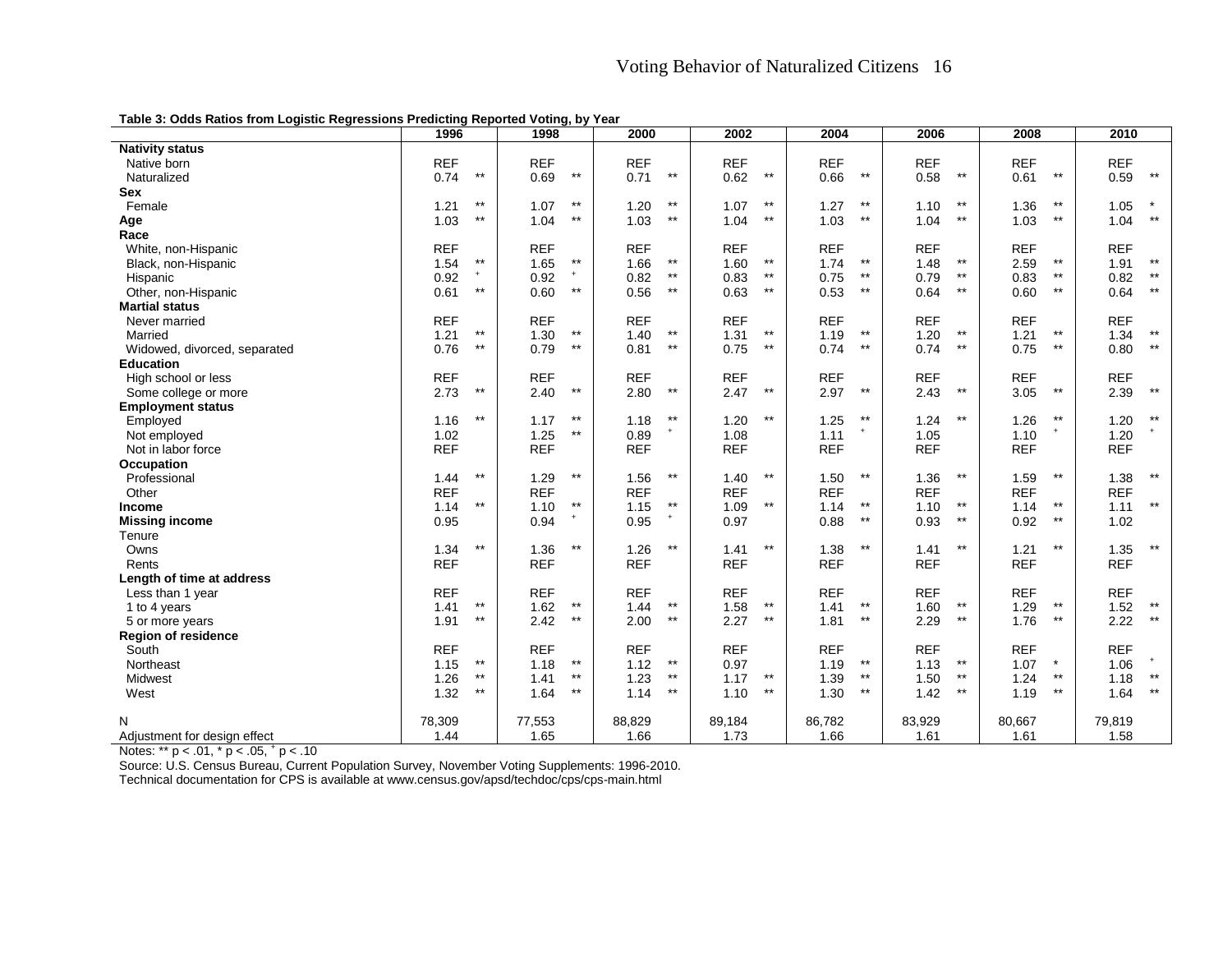|      | Table 4: Comparison of Logistic Regression Coefficients Predicting Reported Voter Registration, by Year |           |           |           |           |           |           |           |           |
|------|---------------------------------------------------------------------------------------------------------|-----------|-----------|-----------|-----------|-----------|-----------|-----------|-----------|
|      |                                                                                                         | 1996      | 1998      | 2000      | 2002      | 2004      | 2006      | 2008      | 2010      |
| Year | <b>Coefficient</b>                                                                                      | $-0.4405$ | $-0.6439$ | $-0.5796$ | $-0.6892$ | $-0.5782$ | $-0.7352$ | $-0.6953$ | $-0.7772$ |
| 1996 | $-0.4405$                                                                                               |           |           |           |           |           |           |           |           |
| 1998 | $-0.6439$                                                                                               | $\star$   |           |           |           |           |           |           |           |
| 2000 | $-0.5796$                                                                                               |           |           |           |           |           |           |           |           |
| 2002 | $-0.6892$                                                                                               | $\star$   |           |           |           |           |           |           |           |
| 2004 | $-0.5782$                                                                                               |           |           |           |           |           |           |           |           |
| 2006 | $-0.7352$                                                                                               | $\star$   |           | $\star$   |           | $\star$   |           |           |           |
| 2008 | $-0.6953$                                                                                               | $\star$   |           |           |           |           |           |           |           |
| 2010 | $-0.7772$                                                                                               | $\star$   |           | $\star$   |           | $\star$   |           |           |           |

\*Coefficients are statistically different from each other at the 95-percent confidence level

Boxes shaded in solid reflect pairs of presidential election years, while those shaded in stripes are pairs of congressional election years. Boxes with no shading are pairs across election year type. The measures of error for these coefficients are roughly equivalent to those of the analogous odds ratios in Table 2.

Source: U.S. Census Bureau, Current Population Survey, November Voting Supplements: 1996-2010.